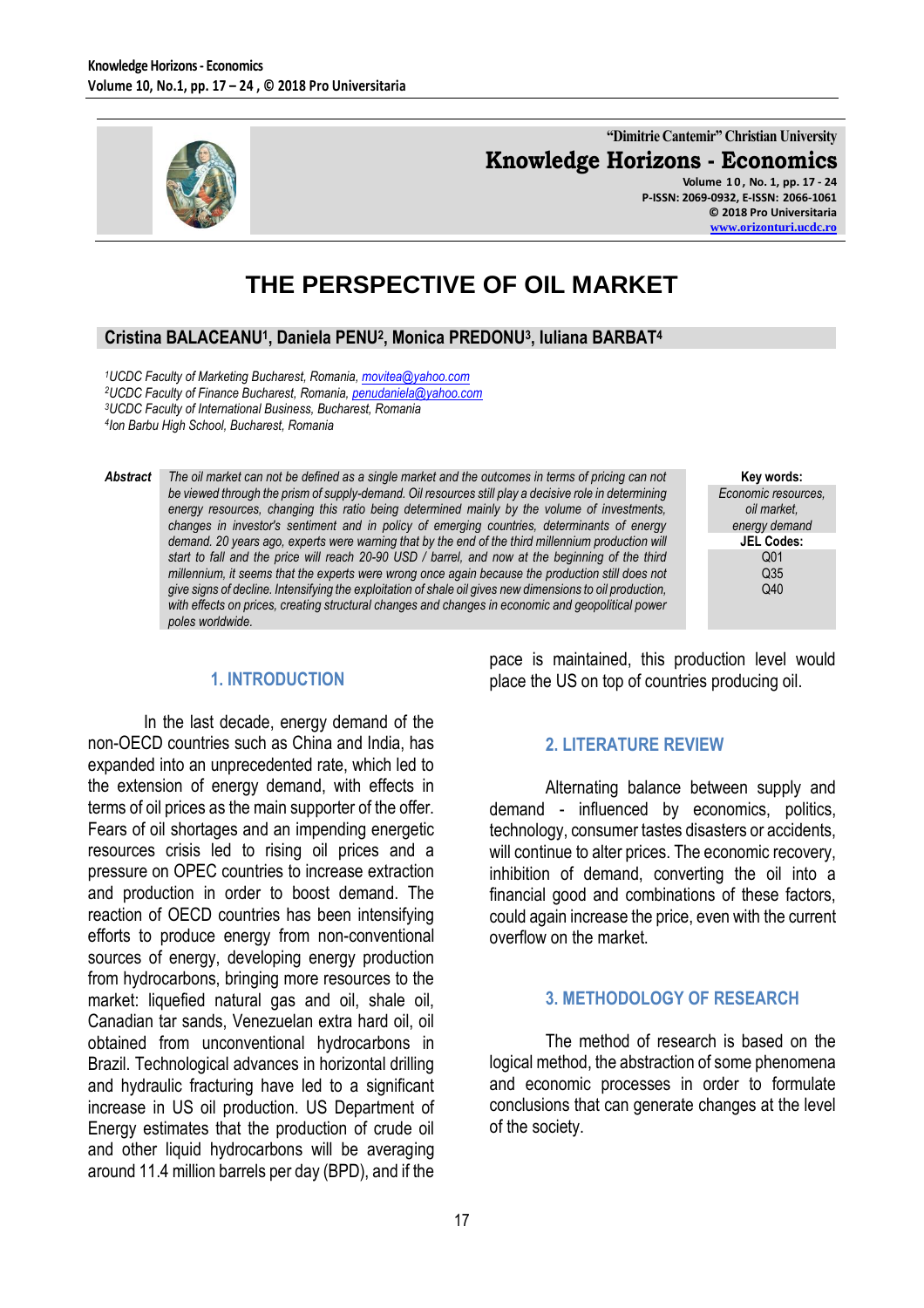# **4. RESULTS THE ANALIYIC ANALYSE OF OIL MARKET**

According to the International Energy Agency, IEA, the US can replace Saudi Arabia, which is currently in first place among the countries producing oil, under a context of favorable factors: global demand for oil, evolution of oil prices positioning Oil Importing Countries to an exporter or another, maintaining and increasing exploitation of hydrocarbons, production of petroleum from shale and hydrocarbons on long term, as a way of adjusting supply to demand.

Estimates of hydrocarbon resources in this type of basins worldwide, especially in shale rocks are abundant, though they vary due to different assumptions on the potential of recovery using the available technology. Conservative estimates of oil and gas resources from shale basins exceed 2 billion barrels of oil equivalent (see Figure 1 below). There is a high degree of uncertainty about the hydrocarbon cuts that can be extracted in liquid form (see Figure 2 below natural liquefied petroleum or gas).

Schlumberger Business Consulting (SBC) recently completed a comprehensive model for shale oil (LTOs include crude oil and condensates from all tight formations) to review and analyze data on all major shale basins around the world. The assessed key factors such as organic content, thermal maturity and depth, permeability, porosity,

thickness of basins and topography in order to estimate the potential shale oil resources in the current state of technology.

Based on this model, it is estimated that the technically recoverable part from shale oil worldwide is about 10-15% of global of hydrocarbons resources and schists, a greater share of hydrocarbons and shale is gaseous. A significant amount of shale oil resources - about two thirds - is concentrated in North America and South America. Russia has one of the largest deposits of hydrocarbons and schists outside America; India and China possess recoverable shale gas resources compared to shale oil due to higher thermal maturity of their basins, Australia and parts of South Asia, Europe and Africa, which are also facing constraints of infrastructure that are likely affecting recovery.

The analysis of data on oil stocks show that a quarter are represented by shale oil- LTOs and half come from deep water resources. Withdrawal and exploitation capacity varies depending on the technology used, the incorporation of high technology in production, infrastructure and logistic adapted to processes of extraction, exploitation and distribution, favorable tax regime to maintain prices at a level that is competitive with the market of conventional oil, collaborations extended between manufacturing companies and service companies in the oil industry.



# **Figure 1: Evolution of oil production in the US compared with oil imports in the US**

**Source: EIA; Schlumberger Business Consulting (SBC) ANALYSIS, Energy perspectives**, [www.sbc.slb.com](http://www.sbc.slb.com/)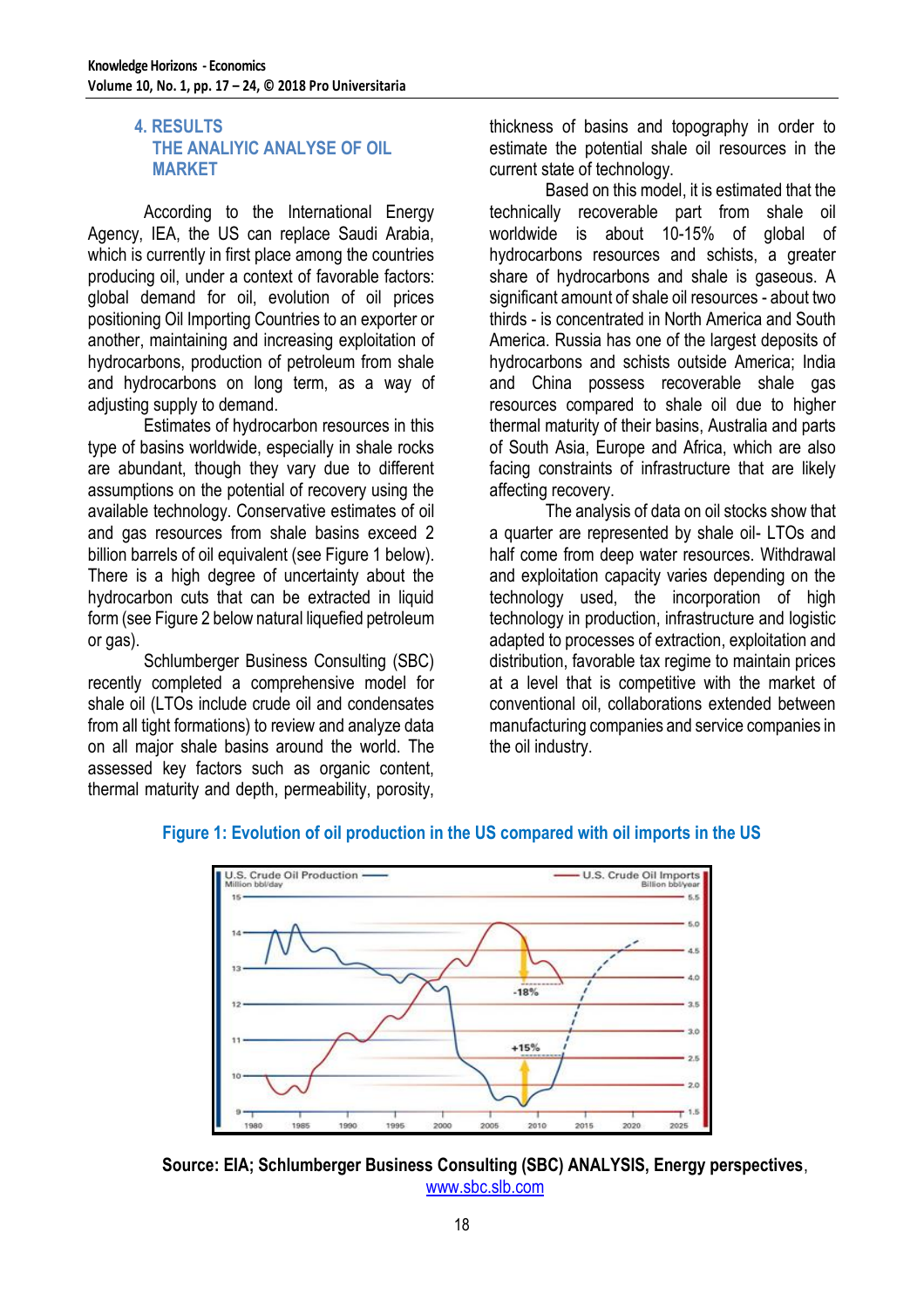

# **Figure 2: The total resources of hydrocarbons, schists**

### **Source: Energy Map; IEA; EIA; SLB; SBC ANALYSIS, Energy perspectives**, [www.sbc.slb.com](http://www.sbc.slb.com/)

The uncertainty of the exploitation and extraction processes can be grouped as follows (Figure 3):

Uncertainties derived from the capacity of extraction and capitalization of existing reserves due to high cost related to technology within countries with reserves such as Argentina, Colombia, Russia;

Uncertainties regarding the use of shale oil and hydrocarbons by world economies as a result of consumer's education and awareness in relation to this product;

Uncertainties about fiscal and legal regulations on the exploitation, distribution and consumption of shale oil to be adopted by countries with reserves and exploitation potential;

Uncertainties regarding competitiveness of the product on the oil market due to high costs of production in countries that have reserves in relation to the price the US obtain (US CAN obtain a production cost of 50 USD / bbl while other countries obtain 100 USD / bbl, which may be improved by investing in production infrastructure).

Shale oil production will grow at a fast pace in North America, according to estimates, the production will triple compared to current levels by 2020 and will quadruple by 2030 (Figure 4). Other regions, significantly influenced by the level of

energy demand will attach increasingly greater importance to shale oil and hydrocarbons, particularly those that have reserves, Russia which will hold 10% of total global production by 2020 and more than 50% by 2035. Along with Argentina, Colombia, Venezuela, Canada, Russia, the US will open a new era in consumption and energy production, focusing on the potential of hydrocarbons, investments in infrastructure, technology, distribution facilities and logistics, know-how.

Despite significant economic and technical challenges, the oil and gas industry outside of North America will continue to pay particular attention to developing shale oil and hydrocarbons. Energy demand will increase in the long term, derived from the increased demand for economic goods as an effect of development, and if you use the the attribute of resource nationalism, it will be limited the international access to sources of economically viable supply. Operators in the new economy of resources will be have to have the ability to influence states, governments, markets, to increase investment in infrastructure and logistics of service companies related to the shale oil industry, aimed at reducing costs and sustaining demand for sustainable energy (Figure 5).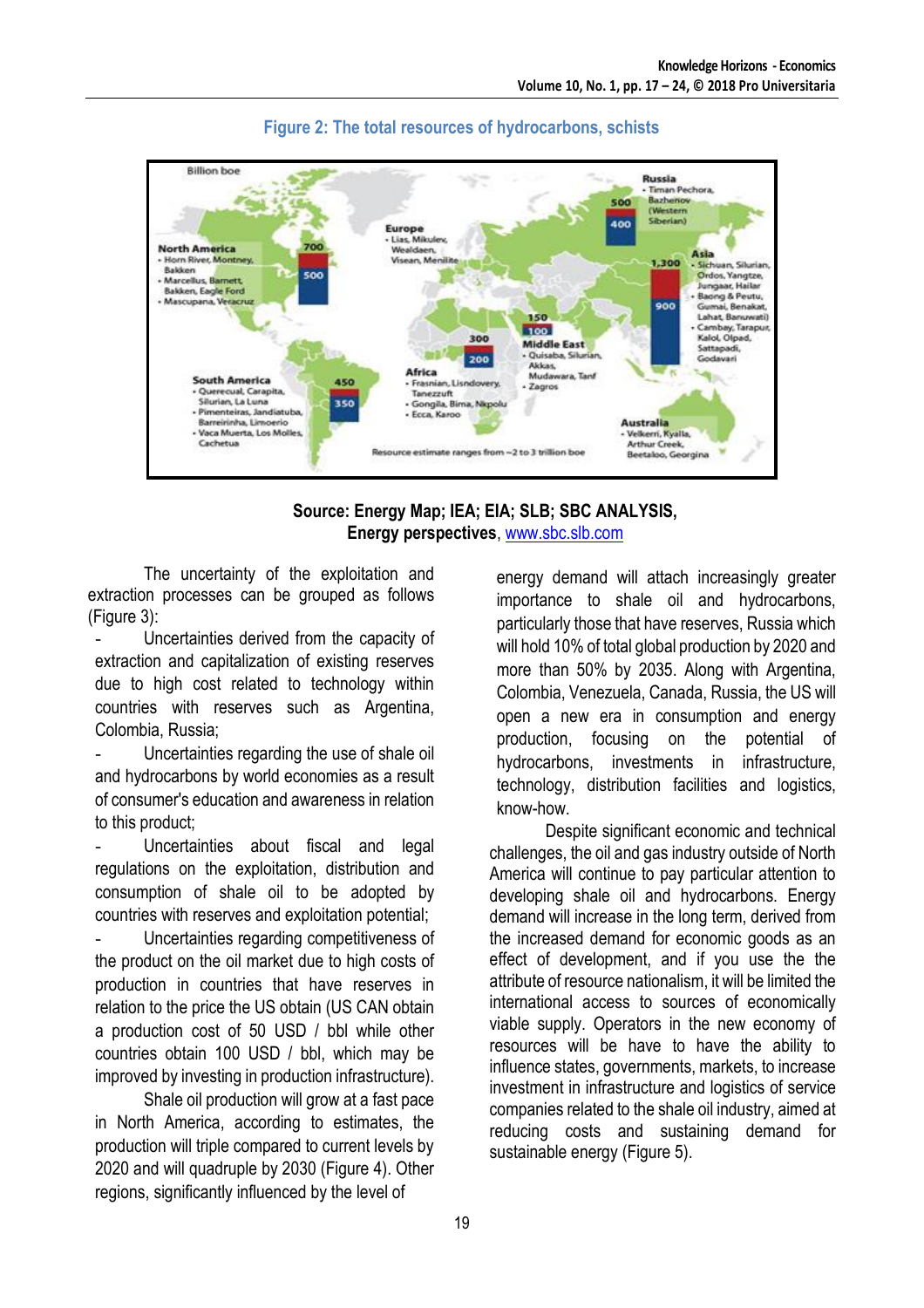





# **Source: SBC ANALYSIS, Energy perspectives, [www.sbc.slb.com,](http://www.sbc.slb.com/) International Energy Agency's 2012 World Energy Outlook**



# **Figure 5: The contribution of shale oil in total oil demand**

### **Source: IEA; SBC ANALYSIS, Energy Intelligence, Oct. 18, 2012: "Tax Breaks Pose a Balancing Act for Russia's Bazhenov Shale,"** [www.energyintel.com](http://www.energyintel.com/)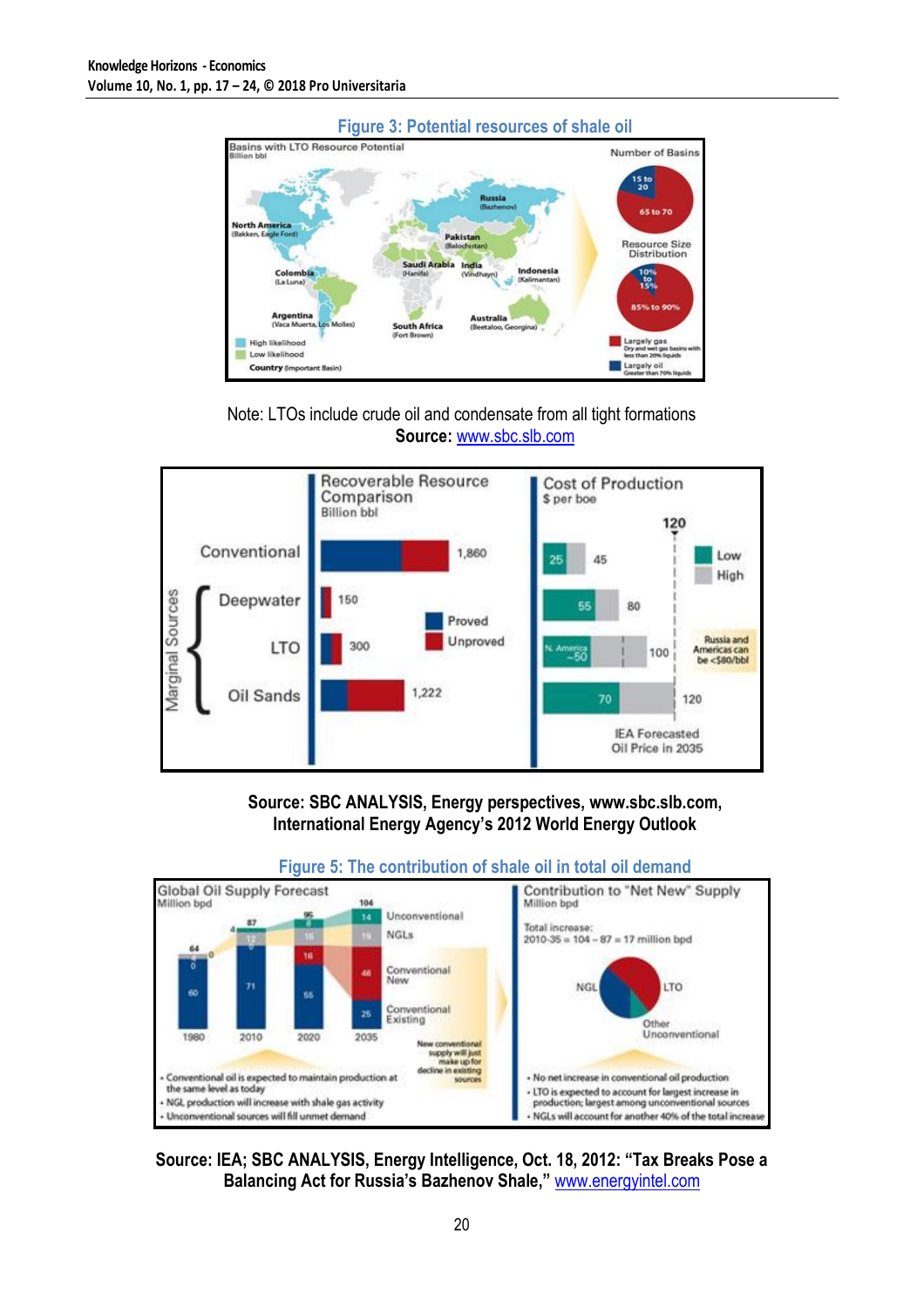### **THE QUANTITATIVE ANALYSE OF OIL MARKET**

We propose a Claster analyse for identification the concentration of oil market, form oligopolist perspective.

CLUSTER Method: Consumption of oil on the spot, oil production, oil reserves, export of oil and import of oil. We use:

- **NETHOD BAVERAGE**
- MEASURE=SEUCLID
- **ID=European state**
- PRINT SCHEDULE
- PLOT DENDROGRAM VICICLE

Case Processing Summarya,b

| Cases |         |         |         |       |         |  |
|-------|---------|---------|---------|-------|---------|--|
| Valid |         | Missing |         | Total |         |  |
| N     | Percent | Ν       | Percent | Ν     | Percent |  |
| 39    | 90.7    |         | 9.3     | 43    | 100.0   |  |

a. Squared Euclidean Distance used

b. Average Linkage (between groups)

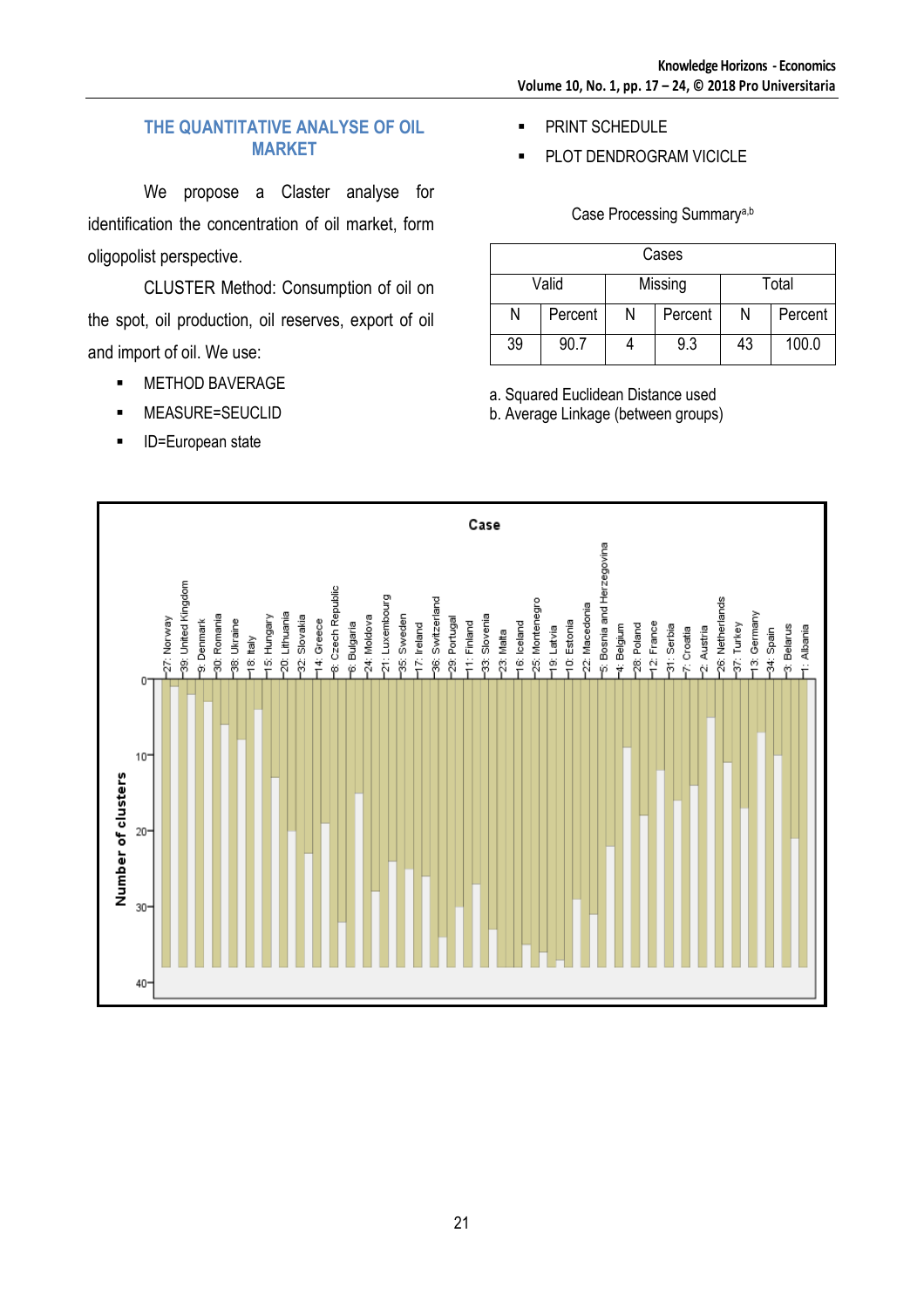### **Agglomeration Schedule**

| Stage                     | <b>Cluster Combined</b> |                | Coefficients             | <b>Stage Cluster First</b><br>Appears |             | <b>Next</b><br>Stage |
|---------------------------|-------------------------|----------------|--------------------------|---------------------------------------|-------------|----------------------|
|                           | Cluster 1               | Cluster 2      |                          | Cluster 1                             | Cluster 2   |                      |
| 1                         | 16                      | 23             | 109.814                  | 0                                     | $\mathbf 0$ | 4                    |
| $\overline{c}$            | 10                      | 19             | 212.170                  | $\boldsymbol{0}$                      | $\mathbf 0$ | 3                    |
| $\ensuremath{\mathsf{3}}$ | 10                      | 25             | 1025.955                 | $\overline{c}$                        | 0           | 4                    |
| 4                         | 10                      | 16             | 1630.140                 | 3                                     | 1           | 6                    |
| 5                         | 29                      | 36             | 2090.091                 | $\boldsymbol{0}$                      | $\mathbf 0$ | $\boldsymbol{9}$     |
| 6                         | 10                      | 33             | 2197.304                 | 4                                     | 0           | 10                   |
| $\overline{7}$            | 6                       | 8              | 2681.428                 | 0                                     | 0           | 20                   |
| 8                         | 5                       | 22             | 11194.178                | $\boldsymbol{0}$                      | $\mathbf 0$ | 10                   |
| 9                         | 11                      | 29             | 12671.578                | $\mathbf 0$                           | 5           | 12                   |
| 10                        | 5                       | 10             | 13690.092                | 8                                     | 6           | 12                   |
| 11                        | 21                      | 24             | 17404.840                | $\boldsymbol{0}$                      | 0           | 15                   |
| 12                        | 5                       | 11             | 80602.730                | 10                                    | 9           | 13                   |
| 13                        | 5                       | 17             | 192974.370               | 12                                    | 0           | 14                   |
| 14                        | 5                       | 35             | 272718.664               | 13                                    | $\mathbf 0$ | 15                   |
| 15                        | 5                       | 21             | 511798.704               | 14                                    | 11          | 17                   |
| 16                        | 14                      | 32             | 1000000138634.948        | 0                                     | $\mathbf 0$ | 19                   |
| 17                        | 4                       | 5              | 1013796119743.085        | $\boldsymbol{0}$                      | 15          | 24                   |
| 18                        | 1                       | 3              | 1210000297397.171        | $\mathbf 0$                           | $\mathbf 0$ | 29                   |
| 19                        | 14                      | 20             | 6500000055755.837        | 16                                    | 0           | 20                   |
| 20                        | $\,6$                   | 14             | 23333333370254.234       | 7                                     | 19          | 24                   |
| 21                        | 12                      | 28             | 27488541504445.360       | $\mathbf 0$                           | $\mathbf 0$ | 27                   |
| 22                        | 13                      | 37             | 38491137805973.625       | $\boldsymbol{0}$                      | $\mathbf 0$ | 28                   |
| 23                        | $\overline{7}$          | 31             | 132250000002399.620      | $\boldsymbol{0}$                      | $\mathbf 0$ | 25                   |
| 24                        | 4                       | $\,6$          | 155063347250973.940      | 17                                    | 20          | 26                   |
| 25                        | $\boldsymbol{2}$        | $\overline{7}$ | 506125000056849.100      | $\mathbf 0$                           | 23          | 27                   |
| 26                        | 4                       | 15             | 588558885972149.400      | 24                                    | $\mathbf 0$ | 30                   |
| 27                        | $\overline{c}$          | 12             | 1005816237755386.000     | 25                                    | 21          | 30                   |
| 28                        | 13                      | 26             | 1365403385550296.000     | 22                                    | $\mathbf 0$ | 32                   |
| 29                        | 1                       | 34             | 2359913273203493.500     | 18                                    | 0           | 32                   |
| 30                        | $\overline{c}$          | 4              | 5570356538773338.000     | 27                                    | 26          | 34                   |
| 31                        | 18                      | 38             | 6645488913428648.000     | 0                                     | 0           | 33                   |
| 32                        | 1                       | 13             | 11463361109682276.000    | 29                                    | 28          | 34                   |
| 33                        | 18                      | 30             | 28640244706728696.000    | 31                                    | 0           | 35                   |
| 34                        | 1                       | 2              | 50850568259581464.000    | 32                                    | 30          | 35                   |
| 35                        | 1                       | 18             | 203504845534532544.000   | 34                                    | 33          | 36                   |
| 36                        | 1                       | 9              | 1169808494962912260.000  | 35                                    | 0           | 37                   |
| 37                        | 1                       | 39             | 7538669242127259600.000  | 36                                    | 0           | 38                   |
| 38                        | 1                       | 27             | 30230840842104316000.000 | 37                                    | 0           | 0                    |
|                           |                         |                |                          |                                       |             |                      |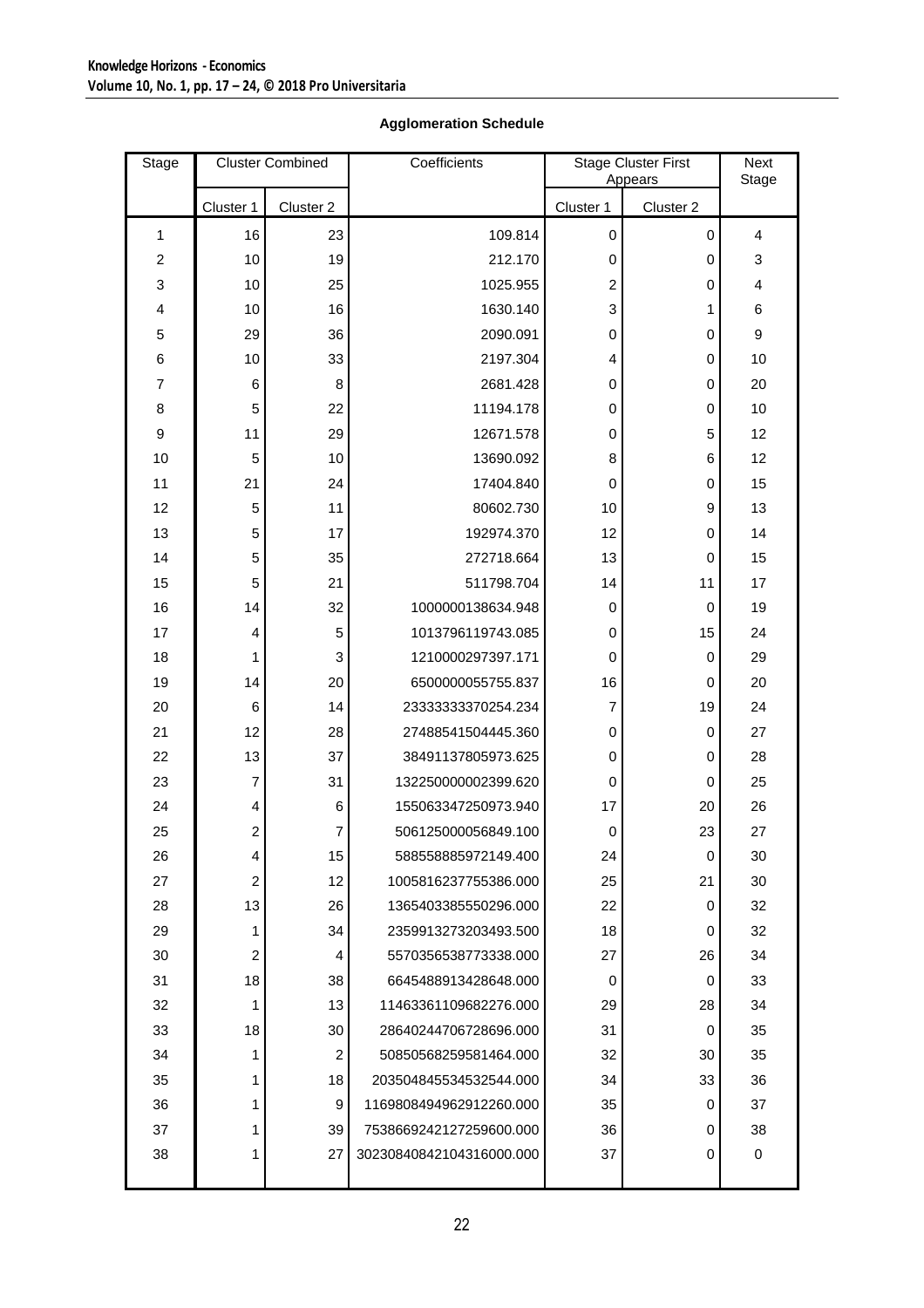|                        | Dendrogram using Average Linkage (Between Groups)<br><b>Rescaled Distance Cluster Combine</b> |   |    |    |         |         |  |
|------------------------|-----------------------------------------------------------------------------------------------|---|----|----|---------|---------|--|
|                        | o                                                                                             | 5 | 10 | 15 | 20<br>٠ | 25<br>٠ |  |
| Iceland                | 16                                                                                            |   |    |    |         |         |  |
| Malta                  | 23                                                                                            |   |    |    |         |         |  |
| Estonia                | 10                                                                                            |   |    |    |         |         |  |
| Latvia                 | 19                                                                                            |   |    |    |         |         |  |
| Montenegro             | 25                                                                                            |   |    |    |         |         |  |
| Slovenia               | 33                                                                                            |   |    |    |         |         |  |
| Bosnia and Herzegovina | 5                                                                                             |   |    |    |         |         |  |
| Macedonia              | 22                                                                                            |   |    |    |         |         |  |
| Portugal               | 29                                                                                            |   |    |    |         |         |  |
| Switzerland            | 36                                                                                            |   |    |    |         |         |  |
| Finland                | 11                                                                                            |   |    |    |         |         |  |
| Ireland                | 17                                                                                            |   |    |    |         |         |  |
| Sweden                 | 35                                                                                            |   |    |    |         |         |  |
| Luxembourg             | 21                                                                                            |   |    |    |         |         |  |
| Moldova                | 24                                                                                            |   |    |    |         |         |  |
| Belgium                | 4                                                                                             |   |    |    |         |         |  |
| Bulgaria               | 6                                                                                             |   |    |    |         |         |  |
| Czech Republic         | 8                                                                                             |   |    |    |         |         |  |
| Greece                 | 14                                                                                            |   |    |    |         |         |  |
| $\succ$ Slovakia       | 32                                                                                            |   |    |    |         |         |  |
| Lithuania              | 20                                                                                            |   |    |    |         |         |  |
| Hungary                | 15                                                                                            |   |    |    |         |         |  |
| France                 | 12                                                                                            |   |    |    |         |         |  |
| Poland                 | 28                                                                                            |   |    |    |         |         |  |
| Croatia                | 7                                                                                             |   |    |    |         |         |  |
| Serbia                 | 31                                                                                            |   |    |    |         |         |  |
| Austria                | $\overline{2}$                                                                                |   |    |    |         |         |  |
| Germany                | 13                                                                                            |   |    |    |         |         |  |
| Turkey                 | 37                                                                                            |   |    |    |         |         |  |
| Netherlands            | 26                                                                                            |   |    |    |         |         |  |
| Albania                | 1                                                                                             |   |    |    |         |         |  |
| Belarus                | 3                                                                                             |   |    |    |         |         |  |
| Spain                  | 34                                                                                            |   |    |    |         |         |  |
| Italy                  | 18                                                                                            |   |    |    |         |         |  |
| Ukraine                | 38                                                                                            |   |    |    |         |         |  |
| Romania                | 30                                                                                            |   |    |    |         |         |  |
| Denmark                | 9                                                                                             |   |    |    |         |         |  |
| United Kingdom         | 39                                                                                            |   |    |    |         |         |  |
| Norway                 | 27                                                                                            |   |    |    |         |         |  |

From the data analysis it can be seen that a cluster can be formed at the level of Europe that will focus the players on the oil market, depending on the transactions and the resources held, only between the following countries: Spain, Italy, Ukraine, Romania, Denmark and England.

### **6. CONCLUSIONS AND RECOMMENDATIONS**

Entering this new era of perpetual and often hallucinating fluctuation in oil prices shows that the oil market gains new dimensions without the

question of an oil peak, an oil crisis, but rather creates a symbolic link between oil market and financial market between political and economic, between strategic and geopolitical, with repercussions on the consumer, in the position of receiving the price. The consumer, even if the price reaches the lowest threshold, does not benefit from lowering the price of a barrel of oil, an unlimited number of conventional risks and obstacles restricting the price paid by consumers for fuel: government policies, tax systems, civil strife,